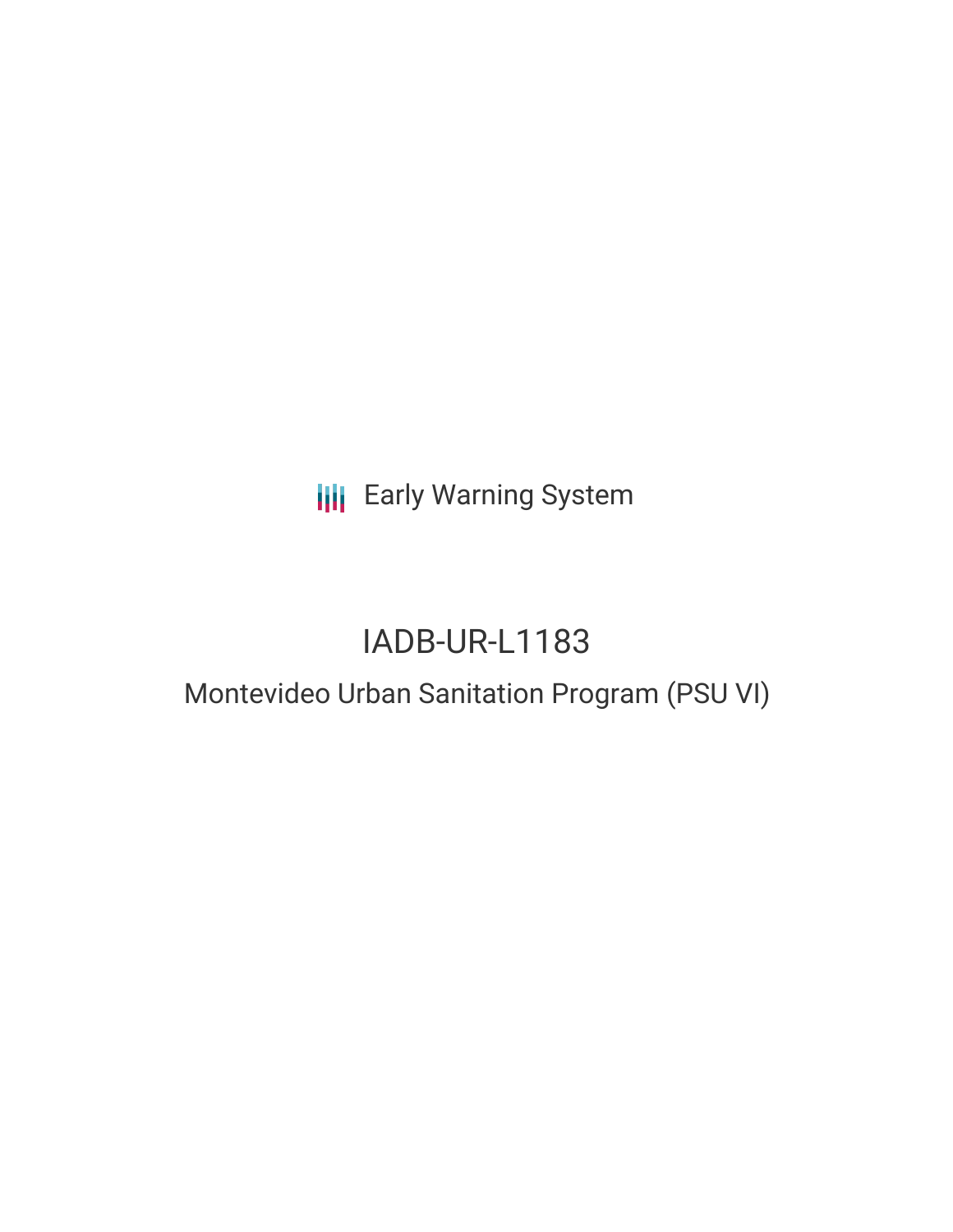

# **Quick Facts**

| <b>Countries</b>               | Uruguay                                |
|--------------------------------|----------------------------------------|
| <b>Specific Location</b>       | City of Montevideo                     |
| <b>Financial Institutions</b>  | Inter-American Development Bank (IADB) |
| <b>Status</b>                  | Approved                               |
| <b>Bank Risk Rating</b>        | B                                      |
| <b>Voting Date</b>             | 2021-11-17                             |
| <b>Borrower</b>                | Goverment of Uruguay                   |
| <b>Sectors</b>                 | Infrastructure                         |
| <b>Investment Type(s)</b>      | Loan                                   |
| <b>Investment Amount (USD)</b> | \$50.00 million                        |
| <b>Project Cost (USD)</b>      | \$50.00 million                        |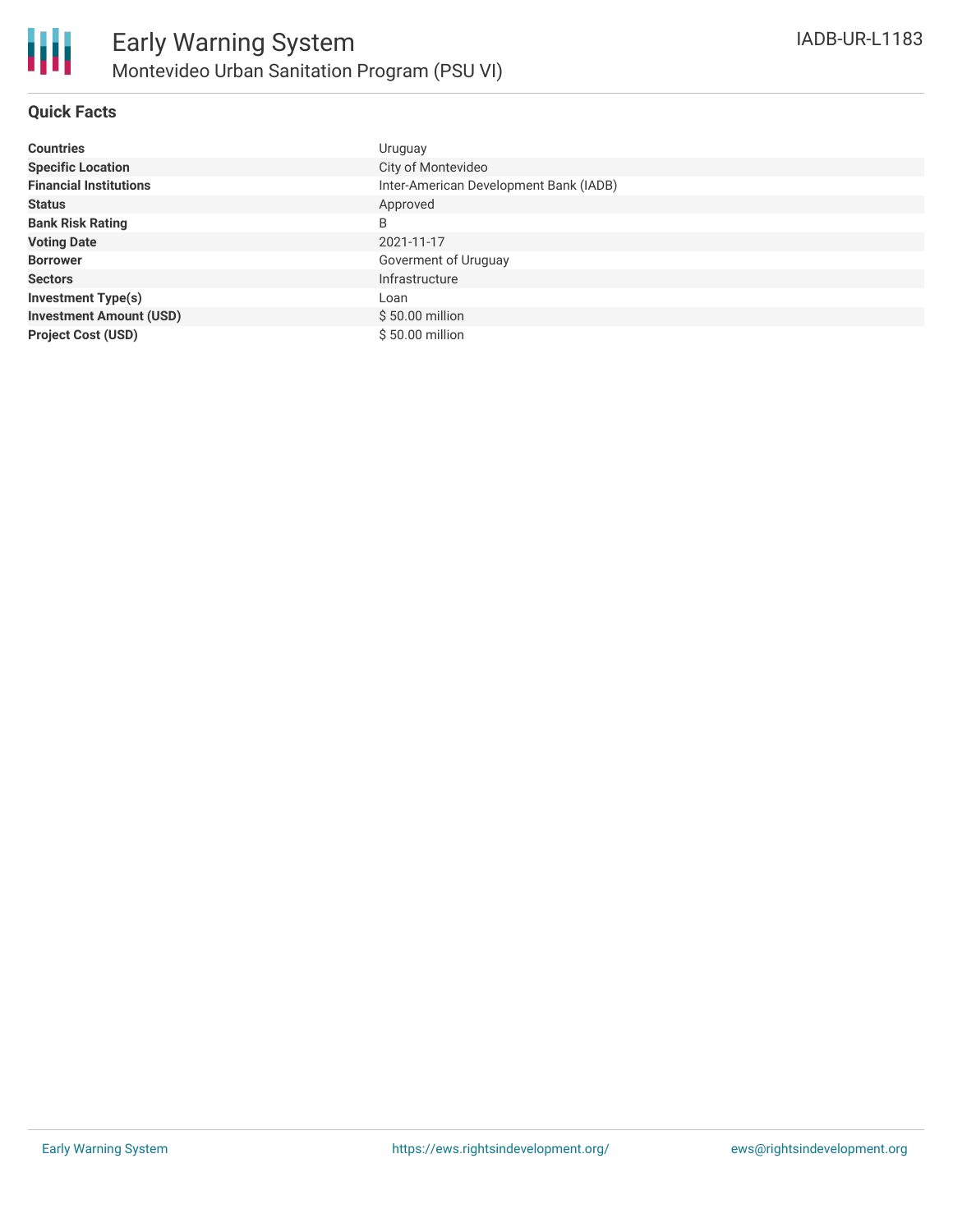

# **Project Description**

Improve sanitation, storm drainage and solid waste services in the city of Montevideo.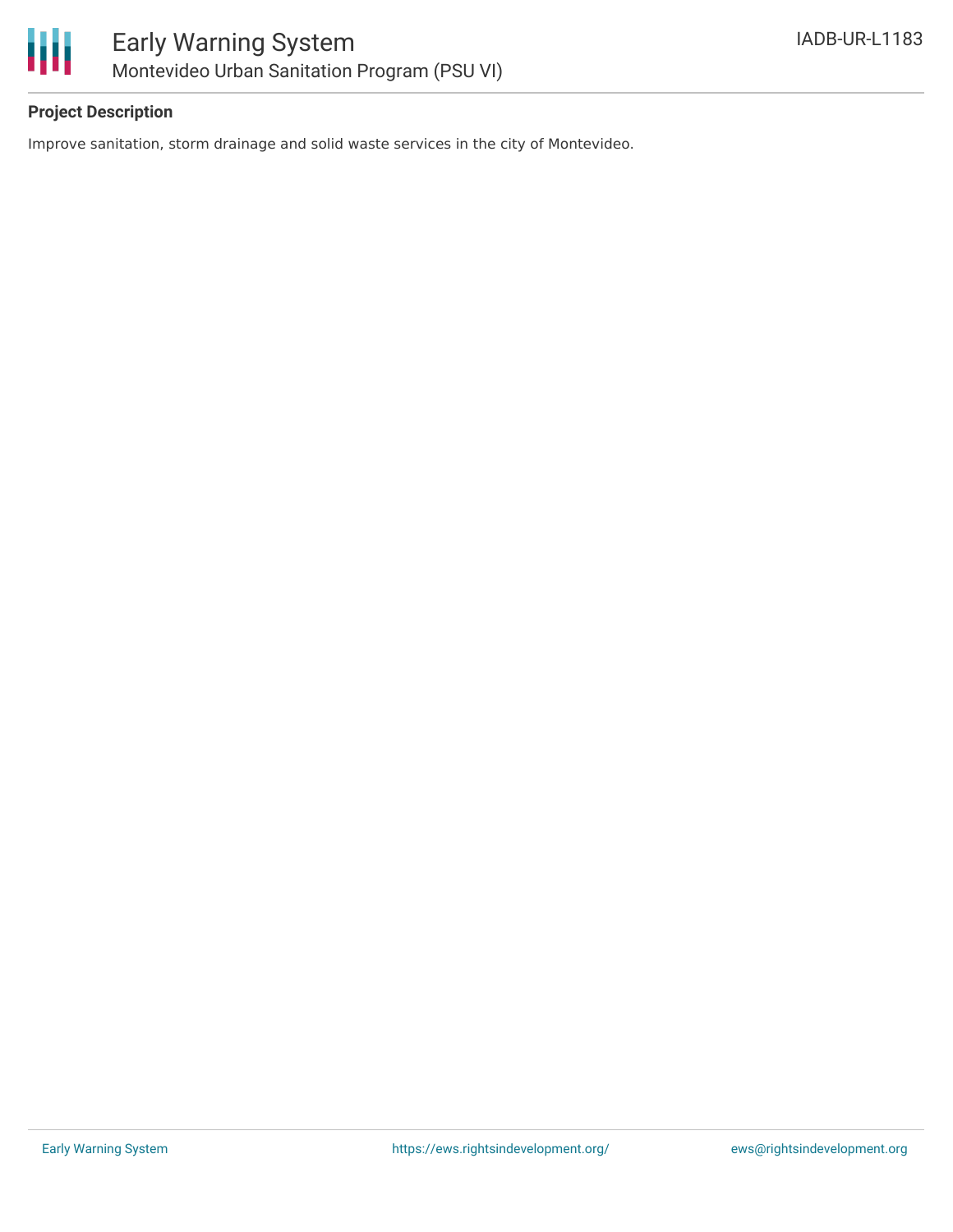

# **Investment Description**

• Inter-American Development Bank (IADB)